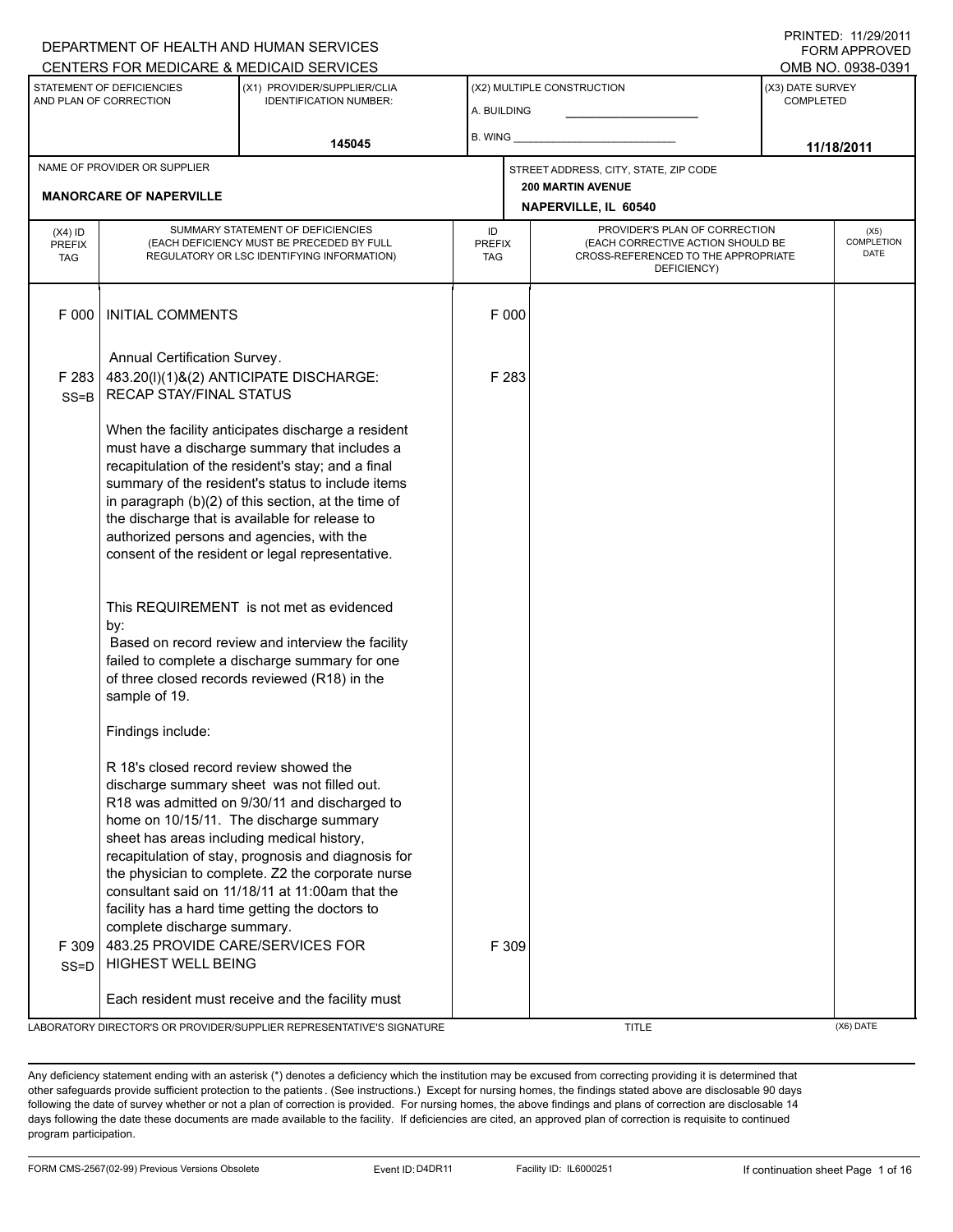# A. BUILDING (X1) PROVIDER/SUPPLIER/CLIA IDENTIFICATION NUMBER: STATEMENT OF DEFICIENCIES AND PLAN OF CORRECTION (X3) DATE SURVEY COMPLETED FORM APPROVED (X2) MULTIPLE CONSTRUCTION B. WING CENTERS FOR MEDICARE & MEDICAID SERVICES OMB NO. 0938-0391 **145045 11/18/2011 NAPERVILLE, IL 60540** NAME OF PROVIDER OR SUPPLIER STREET ADDRESS, CITY, STATE, ZIP CODE **MANORCARE OF NAPERVILLE 200 MARTIN AVENUE** PROVIDER'S PLAN OF CORRECTION (EACH CORRECTIVE ACTION SHOULD BE CROSS-REFERENCED TO THE APPROPRIATE DEFICIENCY) (X5) **COMPLETION** DATE ID PREFIX TAG (X4) ID PREFIX TAG SUMMARY STATEMENT OF DEFICIENCIES (EACH DEFICIENCY MUST BE PRECEDED BY FULL REGULATORY OR LSC IDENTIFYING INFORMATION) F 309 Continued From page 1 F 309 provide the necessary care and services to attain or maintain the highest practicable physical, mental, and psychosocial well-being, in accordance with the comprehensive assessment and plan of care. This REQUIREMENT is not met as evidenced by: Based on observation, interview and record review the facility failed to develop and implement individualized pain management programs for two of nine residents (R4, R5) identified with pain in the sample of 19 and one resident (R27) in the supplemental sample. Findings include: 1. According to the medical record R5 is an 85 year old alert and oriented female who was admitted to the facility on 10/28/11. R5's diagnoses include Hypertension, Peripheral Vascular Disease, Osteoporosis and aftercare following surgery for a fracture of the vertebrae from a recent fall. R5 was first observed alone in her room on 11/15/11 at approximately 11:00 AM. R5 was sitting stiffly in a chair and appeared to be uncomfortable. R5 was asked if she was in pain. R5 stated she always has pain when she moves. R5 further stated the nurses don't ask her about her pain, they just give her pain medicine; she doesn't know what it is and it doesn't help much anyhow. R5 also stated she is afraid she will become dependent on the medication.

FORM CMS-2567(02-99) Previous Versions Obsolete Event ID:D4DR11 Facility ID: IL6000251 If continuation sheet Page 2 of 16

DEPARTMENT OF HEALTH AND HUMAN SERVICES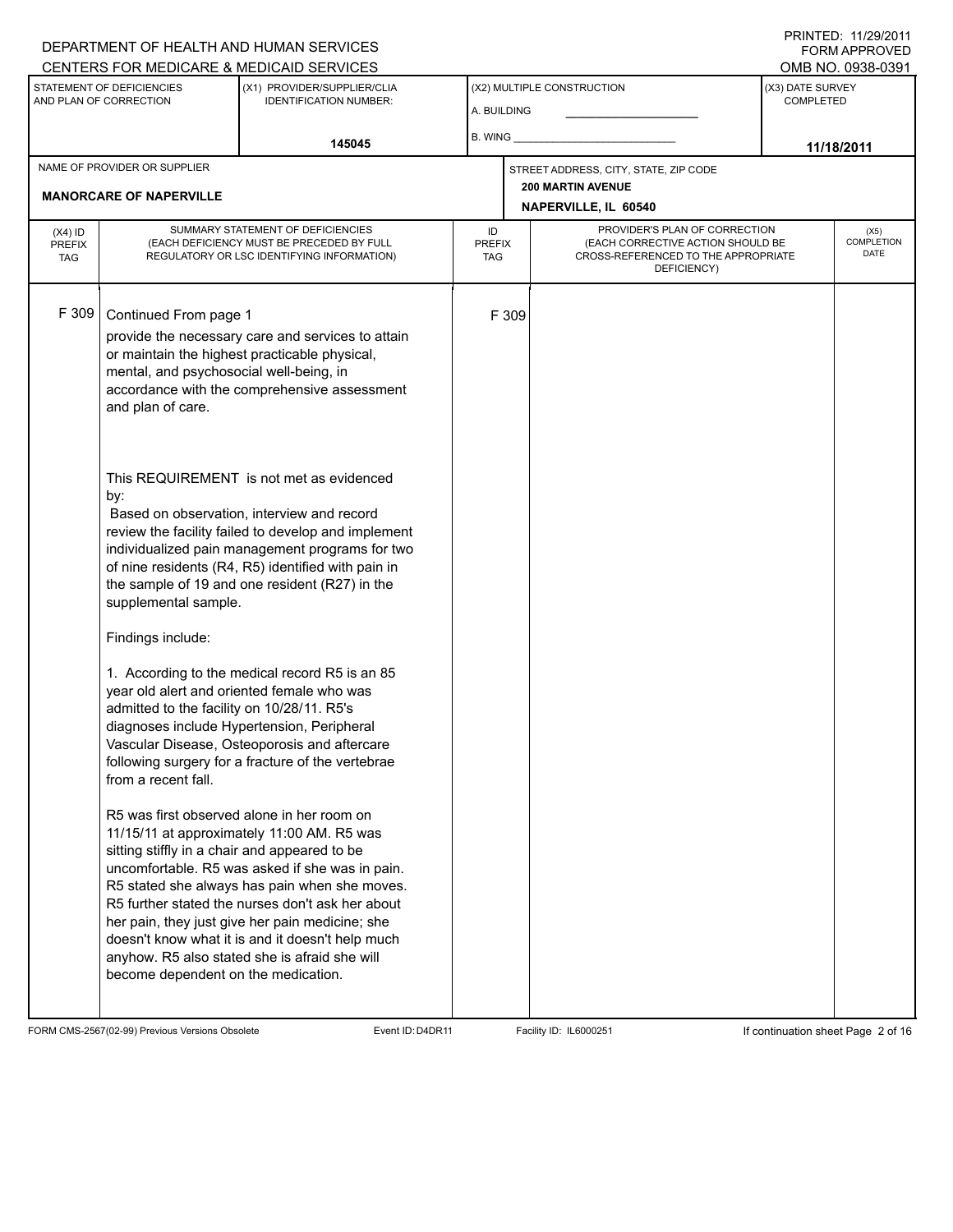#### A. BUILDING (X1) PROVIDER/SUPPLIER/CLIA IDENTIFICATION NUMBER: STATEMENT OF DEFICIENCIES AND PLAN OF CORRECTION (X3) DATE SURVEY COMPLETED FORM APPROVED (X2) MULTIPLE CONSTRUCTION B. WING CENTERS FOR MEDICARE & MEDICAID SERVICES **And CENTERS FOR MEDICAL ACCESS** OMB NO. 0938-0391 **145045 11/18/2011 NAPERVILLE, IL 60540** NAME OF PROVIDER OR SUPPLIER STREET ADDRESS, CITY, STATE, ZIP CODE **MANORCARE OF NAPERVILLE 200 MARTIN AVENUE** PROVIDER'S PLAN OF CORRECTION (EACH CORRECTIVE ACTION SHOULD BE CROSS-REFERENCED TO THE APPROPRIATE DEFICIENCY) (X5) **COMPLETION** DATE ID PREFIX TAG (X4) ID PREFIX TAG SUMMARY STATEMENT OF DEFICIENCIES (EACH DEFICIENCY MUST BE PRECEDED BY FULL REGULATORY OR LSC IDENTIFYING INFORMATION) F 309 Continued From page 2 F 309 R5's pain medications were reviewed in the medication administration record (MAR) and current orders included: Fentanyl 25 mcg. (micrograms), 1 patch topically every 72 hours and norco 7.5 mg. (milligrams) / 325mg. 1 tab by mouth every 4 hours as needed for pain. There was an entry for a numeric pain score to be recorded every shift. The MAR also did not include a numeric pain goal that was to be attained after the Norco was administered. The location of R5's pain was also not noted on the MAR. R5's admission assessment dated 10/29/11 also did not include a thorough pain assessment and there was no Care Area Assessment for pain completed until 11/17/11, (during the survey.) R5's care plan initiated on 10/28/11 notes R5 will meet pain goal of 2-3 but does not list R5's medications or parameters to follow to meet her pain management goal. On 11/14/11 the medical record reflected R5 was seen by Z1(physician). Z1 documented R5's pain was a 6 out 10 in severity. Z1 wrote an order to increase R5's Fentanyl patch to 50 mcg. every 72 hours. However, when the chart was reviewed on 11/16/11 the physician's order had not been signed off by the nurse. E7 RN (Registered Nurse) was made aware of the order at approximately 1:00 PM on 11/16/11. Upon review of the MAR on 11/17/11 it was noted that the Fentanyl patch was initiated that morning, 11/17/11. E7 verbally confirmed on 11/17/11 the medication was started on the morning of 11/17/11.

FORM CMS-2567(02-99) Previous Versions Obsolete Event ID:D4DR11 Facility ID: IL6000251 If continuation sheet Page 3 of 16

DEPARTMENT OF HEALTH AND HUMAN SERVICES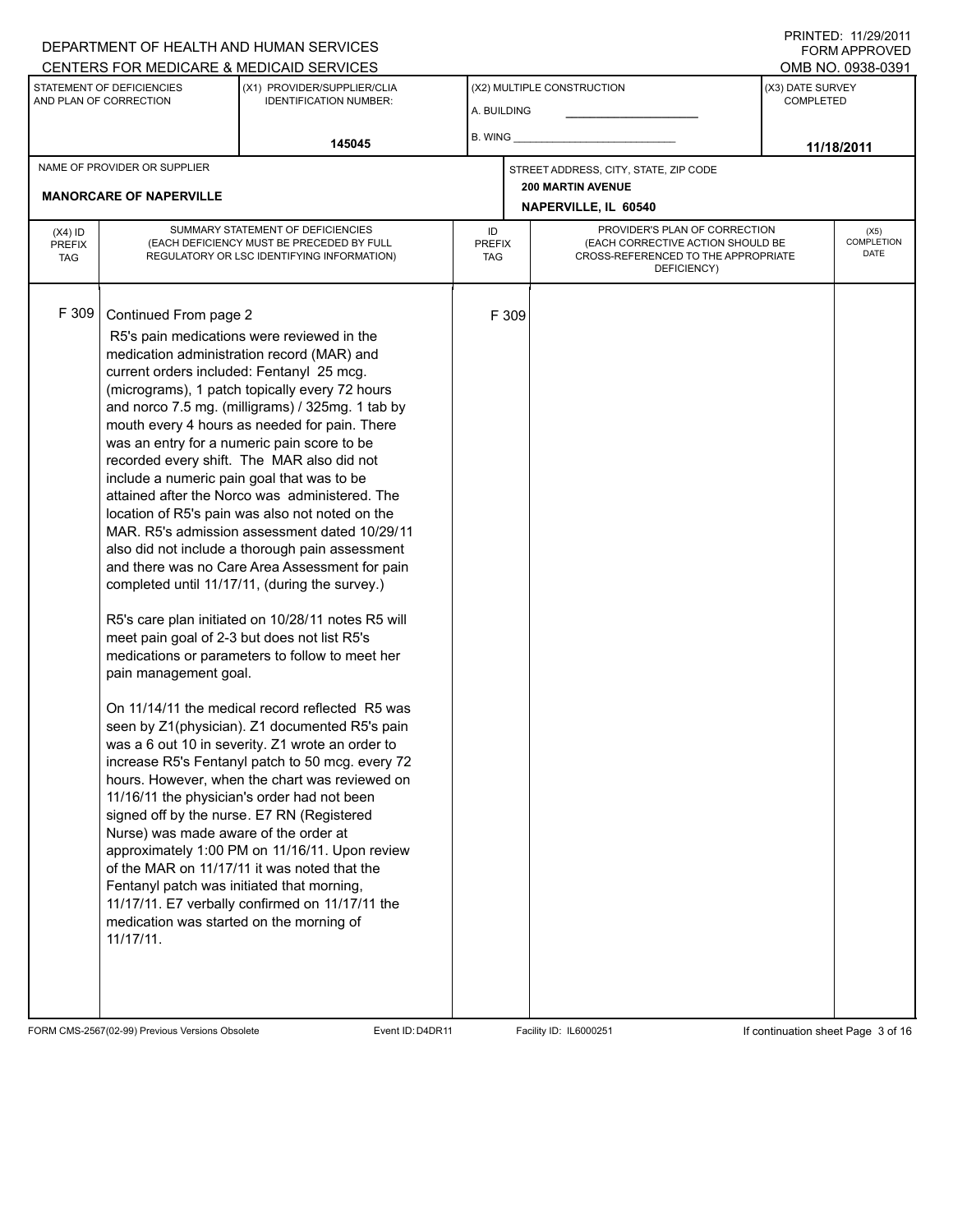#### A. BUILDING (X1) PROVIDER/SUPPLIER/CLIA IDENTIFICATION NUMBER: STATEMENT OF DEFICIENCIES AND PLAN OF CORRECTION (X3) DATE SURVEY COMPLETED FORM APPROVED (X2) MULTIPLE CONSTRUCTION B. WING DEPARTMENT OF HEALTH AND HUMAN SERVICES CENTERS FOR MEDICARE & MEDICAID SERVICES **And CENTERS FOR MEDICAL ACCESS** OMB NO. 0938-0391 **145045 11/18/2011 NAPERVILLE, IL 60540** NAME OF PROVIDER OR SUPPLIER STREET ADDRESS, CITY, STATE, ZIP CODE **MANORCARE OF NAPERVILLE 200 MARTIN AVENUE** PROVIDER'S PLAN OF CORRECTION (EACH CORRECTIVE ACTION SHOULD BE CROSS-REFERENCED TO THE APPROPRIATE DEFICIENCY) (X5) **COMPLETION** DATE ID PREFIX TAG (X4) ID PREFIX TAG SUMMARY STATEMENT OF DEFICIENCIES (EACH DEFICIENCY MUST BE PRECEDED BY FULL REGULATORY OR LSC IDENTIFYING INFORMATION) F 309 Continued From page 3 F 309 2. On 11/16/11 at 8:30 a.m. during the medication pass observation, E3 (nurse) administered two extra strength acetaminophen to R27. E3 returned to the medication cart and documented the medication was administered. E3 documented in the box for , "Pain Score" a zero for 11/16/11 the 7-3 shift. E3 was queried why she documented zero when R27 was not asked if she had pain during the observation of the administration of the medication. E3 admitted she did not ask R27 if she was in pain because she never has pain. E2 (Director of nurses) on 11/16/11, was informed that staff did not inquire about R27's pain before administration. E2 stated on 11/17/11 that the facility's procedure is for the nurses to always ask the patient to rate his pain daily prior to giving pain medication and with each medication pass. 3. R4 complained of lower left arm pain during the initial tour on 11/15/11 at 11 a.m. R4 said , "my arm hurts all the time, had shingles seven years ago and the pain is always there". R4 said the medication they use a , "gel" only works for a few moments. R4 said she wished she could have something that works. R4 said she told them it did not work. R4 could not remember who the person was. During the medication pass observation, R4 was observed in bed. E5(nurse) administered R4's medication and scored R4's pain as a 4 on a scale of 1 to 10. R4 when interviewed after E5 had given the medication on 11/16/11 (8 a.m.),

FORM CMS-2567(02-99) Previous Versions Obsolete Event ID:D4DR11 Facility ID: IL6000251 If continuation sheet Page 4 of 16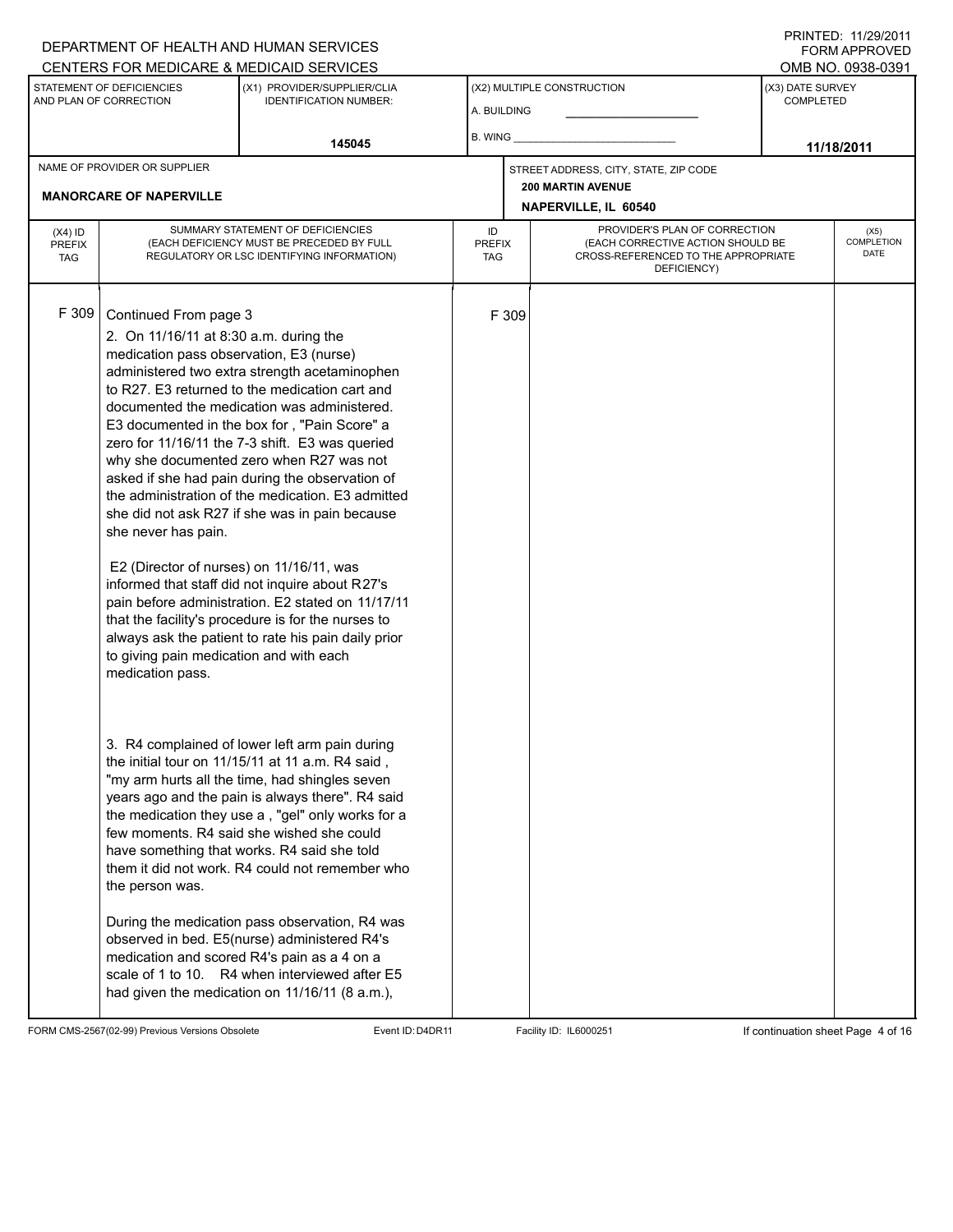# DEPARTMENT OF HEALTH AND HUMAN SERVICES CENTERS FOR MEDICARE & MEDICAID SERVICES

PRINTED: 11/29/2011 FORM APPROVED<br>OMB NO. 0938-0391

| STATEMENT OF DEFICIENCIES<br>AND PLAN OF CORRECTION            |                                                                                                                                                                                                                                                                                                                                                                                                                                                                                                                                                                                                                                                                                                                                                                                                                                                                                                                                                                                                                                                                                                                                                                                                                                                                                                                                                                                                                                                                                                                                                                                                                              | (X1) PROVIDER/SUPPLIER/CLIA<br><b>IDENTIFICATION NUMBER:</b> |    | (X2) MULTIPLE CONSTRUCTION<br>A. BUILDING                                                                                                               |  |                            | <u>UNIU INU. UUUU UUU I</u><br>(X3) DATE SURVEY<br><b>COMPLETED</b> |  |
|----------------------------------------------------------------|------------------------------------------------------------------------------------------------------------------------------------------------------------------------------------------------------------------------------------------------------------------------------------------------------------------------------------------------------------------------------------------------------------------------------------------------------------------------------------------------------------------------------------------------------------------------------------------------------------------------------------------------------------------------------------------------------------------------------------------------------------------------------------------------------------------------------------------------------------------------------------------------------------------------------------------------------------------------------------------------------------------------------------------------------------------------------------------------------------------------------------------------------------------------------------------------------------------------------------------------------------------------------------------------------------------------------------------------------------------------------------------------------------------------------------------------------------------------------------------------------------------------------------------------------------------------------------------------------------------------------|--------------------------------------------------------------|----|---------------------------------------------------------------------------------------------------------------------------------------------------------|--|----------------------------|---------------------------------------------------------------------|--|
|                                                                |                                                                                                                                                                                                                                                                                                                                                                                                                                                                                                                                                                                                                                                                                                                                                                                                                                                                                                                                                                                                                                                                                                                                                                                                                                                                                                                                                                                                                                                                                                                                                                                                                              | 145045                                                       |    | B. WING <b>Example 20</b>                                                                                                                               |  | 11/18/2011                 |                                                                     |  |
| NAME OF PROVIDER OR SUPPLIER<br><b>MANORCARE OF NAPERVILLE</b> |                                                                                                                                                                                                                                                                                                                                                                                                                                                                                                                                                                                                                                                                                                                                                                                                                                                                                                                                                                                                                                                                                                                                                                                                                                                                                                                                                                                                                                                                                                                                                                                                                              |                                                              |    | STREET ADDRESS, CITY, STATE, ZIP CODE<br><b>200 MARTIN AVENUE</b><br>NAPERVILLE, IL 60540                                                               |  |                            |                                                                     |  |
| $(X4)$ ID<br><b>PREFIX</b><br>TAG                              | SUMMARY STATEMENT OF DEFICIENCIES<br>(EACH DEFICIENCY MUST BE PRECEDED BY FULL<br>REGULATORY OR LSC IDENTIFYING INFORMATION)                                                                                                                                                                                                                                                                                                                                                                                                                                                                                                                                                                                                                                                                                                                                                                                                                                                                                                                                                                                                                                                                                                                                                                                                                                                                                                                                                                                                                                                                                                 |                                                              | ID | PROVIDER'S PLAN OF CORRECTION<br>(EACH CORRECTIVE ACTION SHOULD BE<br><b>PREFIX</b><br>CROSS-REFERENCED TO THE APPROPRIATE<br><b>TAG</b><br>DEFICIENCY) |  | (X5)<br>COMPLETION<br>DATE |                                                                     |  |
| F 309                                                          | Continued From page 4<br>was complaining of pain to the lower left arm. R4<br>said the pain is always there.<br>Interview with E5(LPN) and E6(RN) on 11/16/11<br>said R4 has used other medications for pain.<br>The care plan for R4 was reviewed for pain. The<br>care plan was dated<br>8/4/10. The focus area is R4's, left arm pain<br>evidenced by patients statements of pain related<br>to history of shingles. The goal is to express pain<br>management is within acceptable limits. There is<br>no indications that the facility has changed<br>interventions since the development of this care<br>plan<br>On 11/18/11 R4 was in bed completing breakfast<br>at 9 a.m R4 said her arm was really hurting bad.<br>R4 was asked to rate the pain on a scale of 1 to<br>10 and 10 being the worst. R4 said it was a nine.<br>R4 said she can relieve her pain by twisting the<br>skin on her lower left arm and holding it tight. R4<br>showed how she was able to do this. R4 said that<br>makes it go away. R4 asked if there was<br>something else she could use and injection<br>anything. R4 said the pain is always there. R4<br>was told would ask nursing to see her.<br>E6 (Director of clinical services) was informed of<br>R4's pain on 11/18/11 at 9 a.m. and told of her<br>continued complaints that the medication was not<br>helping her.<br>E11 (nurse) was asked if R4 had pain when she<br>administered R4's 8 a.m. medication. E11 said<br>yes. R4's pain was a 7 on a scale of 10. The pain<br>score scale on the medication administration<br>record was reviewed. The scores were 1-4= mild |                                                              |    | F 309                                                                                                                                                   |  |                            |                                                                     |  |

FORM CMS-2567(02-99) Previous Versions Obsolete Event ID:D4DR11 Facility ID: IL6000251 If continuation sheet Page 5 of 16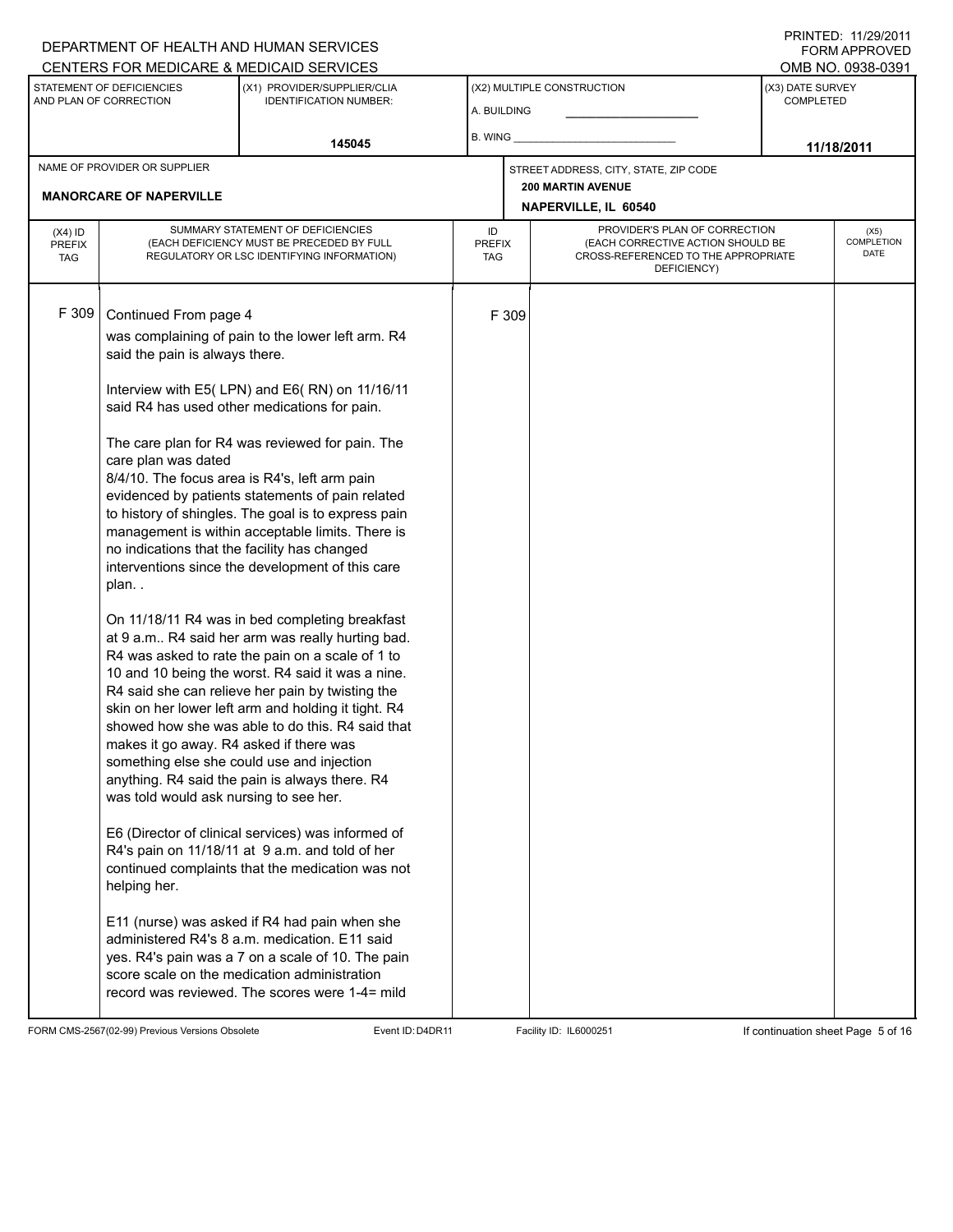# DEPARTMENT OF HEALTH AND HUMAN SERVICES

PRINTED: 11/29/2011 FORM APPROVED

|                                                     |                                                                                                                                                      | CENTERS FOR MEDICARE & MEDICAID SERVICES                                                                                                                                                                                                                                                                       |                                           |       |                                                                                                                          |                                      | OMB NO. 0938-0391 |
|-----------------------------------------------------|------------------------------------------------------------------------------------------------------------------------------------------------------|----------------------------------------------------------------------------------------------------------------------------------------------------------------------------------------------------------------------------------------------------------------------------------------------------------------|-------------------------------------------|-------|--------------------------------------------------------------------------------------------------------------------------|--------------------------------------|-------------------|
| STATEMENT OF DEFICIENCIES<br>AND PLAN OF CORRECTION |                                                                                                                                                      | (X1) PROVIDER/SUPPLIER/CLIA<br><b>IDENTIFICATION NUMBER:</b>                                                                                                                                                                                                                                                   | (X2) MULTIPLE CONSTRUCTION<br>A. BUILDING |       |                                                                                                                          | (X3) DATE SURVEY<br><b>COMPLETED</b> |                   |
|                                                     |                                                                                                                                                      | 145045                                                                                                                                                                                                                                                                                                         | B. WING                                   |       |                                                                                                                          | 11/18/2011                           |                   |
|                                                     | NAME OF PROVIDER OR SUPPLIER                                                                                                                         |                                                                                                                                                                                                                                                                                                                |                                           |       | STREET ADDRESS, CITY, STATE, ZIP CODE                                                                                    |                                      |                   |
|                                                     | <b>MANORCARE OF NAPERVILLE</b>                                                                                                                       |                                                                                                                                                                                                                                                                                                                |                                           |       | <b>200 MARTIN AVENUE</b><br>NAPERVILLE, IL 60540                                                                         |                                      |                   |
|                                                     |                                                                                                                                                      |                                                                                                                                                                                                                                                                                                                |                                           |       |                                                                                                                          |                                      | (X5)              |
| $(X4)$ ID<br><b>PREFIX</b><br><b>TAG</b>            | SUMMARY STATEMENT OF DEFICIENCIES<br>(EACH DEFICIENCY MUST BE PRECEDED BY FULL<br>REGULATORY OR LSC IDENTIFYING INFORMATION)                         |                                                                                                                                                                                                                                                                                                                | ID<br><b>PREFIX</b><br><b>TAG</b>         |       | PROVIDER'S PLAN OF CORRECTION<br>(EACH CORRECTIVE ACTION SHOULD BE<br>CROSS-REFERENCED TO THE APPROPRIATE<br>DEFICIENCY) |                                      |                   |
| F 309                                               | Continued From page 5                                                                                                                                |                                                                                                                                                                                                                                                                                                                |                                           | F 309 |                                                                                                                          |                                      |                   |
|                                                     | pain, $5-7$ = moderate pain and $8-10$ = severe<br>pain.                                                                                             |                                                                                                                                                                                                                                                                                                                |                                           |       |                                                                                                                          |                                      |                   |
|                                                     | The medication administration record was<br>score goal evaluated by the facility was                                                                 | reviewed with E11 . E11 documented a score of 7<br>in the box for pain score (7-3) shift. The pain<br>documented in the pain score box as a score of 4                                                                                                                                                         |                                           |       |                                                                                                                          |                                      |                   |
|                                                     | E11 stated that R4 received GCK GEL<br>medication record for this medication was<br>reviewed with E11. The medication record<br>morning of 11/18/11. | medication(for pain) routinely that it is scheduled<br>for every 8 hours, (5 a.m., 1p.m., 9p.m.). The<br>documented the medication was given at 5 a.m.<br>on 11/18/11. The pain score for the shift (11-7)<br>documented a pain score of zero. R4 exhibited<br>increased pain from a score of zero to 7 on the |                                           |       |                                                                                                                          |                                      |                   |
|                                                     |                                                                                                                                                      | The medication record and physicians order<br>document a prn (give whenever necessary)<br>every four hours for pain was ordered to be given.<br>This medication was not offered to R4 when E11<br>assessed R4's pain at a score of 7 during the<br>medication administration on 11/18/11 for 8 a.m             |                                           |       |                                                                                                                          |                                      |                   |
|                                                     | my arm hurts, oh, oh, my arm hurts." R4<br>pain medication spray at this time.                                                                       | E6(RN) entered the bathroom of R4 to ask if she<br>needed anything. R4 yelled out and said ", Oh<br>complained of having pain in the right leg at this<br>time. E11 was observed to administer the prn                                                                                                         |                                           |       |                                                                                                                          |                                      |                   |
|                                                     |                                                                                                                                                      | A review of R4's medication administration record<br>pain score documentation was done. The facility<br>staff documented for the 3-11 shift, 11-7 shift all                                                                                                                                                    |                                           |       |                                                                                                                          |                                      |                   |

FORM CMS-2567(02-99) Previous Versions Obsolete Event ID:D4DR11 Facility ID: IL6000251 If continuation sheet Page 6 of 16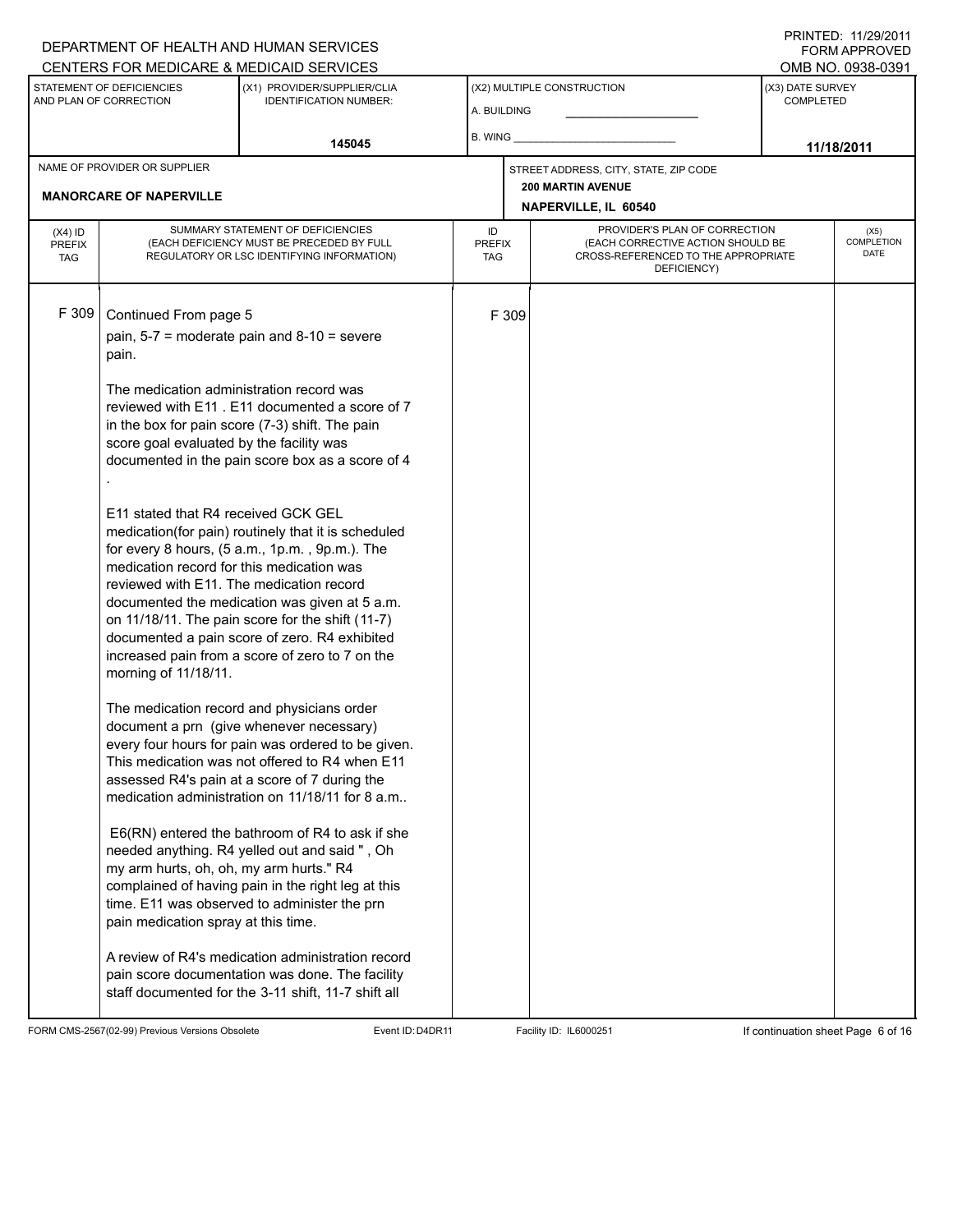# A. BUILDING (X1) PROVIDER/SUPPLIER/CLIA IDENTIFICATION NUMBER: STATEMENT OF DEFICIENCIES AND PLAN OF CORRECTION (X3) DATE SURVEY COMPLETED (X2) MULTIPLE CONSTRUCTION B. WING DEPARTMENT OF HEALTH AND HUMAN SERVICES CENTERS FOR MEDICARE & MEDICAID SERVICES OMB NO. 0938-0391 **145045 11/18/2011 NAPERVILLE, IL 60540** NAME OF PROVIDER OR SUPPLIER STREET ADDRESS, CITY, STATE, ZIP CODE **MANORCARE OF NAPERVILLE 200 MARTIN AVENUE** PROVIDER'S PLAN OF CORRECTION (EACH CORRECTIVE ACTION SHOULD BE CROSS-REFERENCED TO THE APPROPRIATE DEFICIENCY) (X5) **COMPLETION** DATE ID PREFIX TAG (X4) ID PREFIX TAG SUMMARY STATEMENT OF DEFICIENCIES (EACH DEFICIENCY MUST BE PRECEDED BY FULL REGULATORY OR LSC IDENTIFYING INFORMATION) F 309 Continued From page 6 F 309 zeros for the dates 11/1/11 through 11/17/11. The 7-3 shift documented for 7 days R4 had a pain score of 4. R4 on 11/15/11 stated she always has pain and the pain it only leaves for a few minutes after the pain gel is applied and returns. E2 and E6 was queried on 11/16/11, as to how the nursing staff evaluate the effectiveness of the pain medications used for R4. There was no documentation before or after the pain medication was given to determine the effectiveness of the medication being used for R4. F 323 SS=D 483.25(h) FREE OF ACCIDENT HAZARDS/SUPERVISION/DEVICES The facility must ensure that the resident environment remains as free of accident hazards as is possible; and each resident receives adequate supervision and assistance devices to prevent accidents. This REQUIREMENT is not met as evidenced by: F 323 Based on observation, record review and interview the facility failed to develop and implement specific and individualized interventions to prevent falls for two of four residents (R2 and R10) at risk for falls in the sample of 19. Findings include:

FORM CMS-2567(02-99) Previous Versions Obsolete Event ID:D4DR11 Facility ID: IL6000251 If continuation sheet Page 7 of 16

PRINTED: 11/29/2011 FORM APPROVED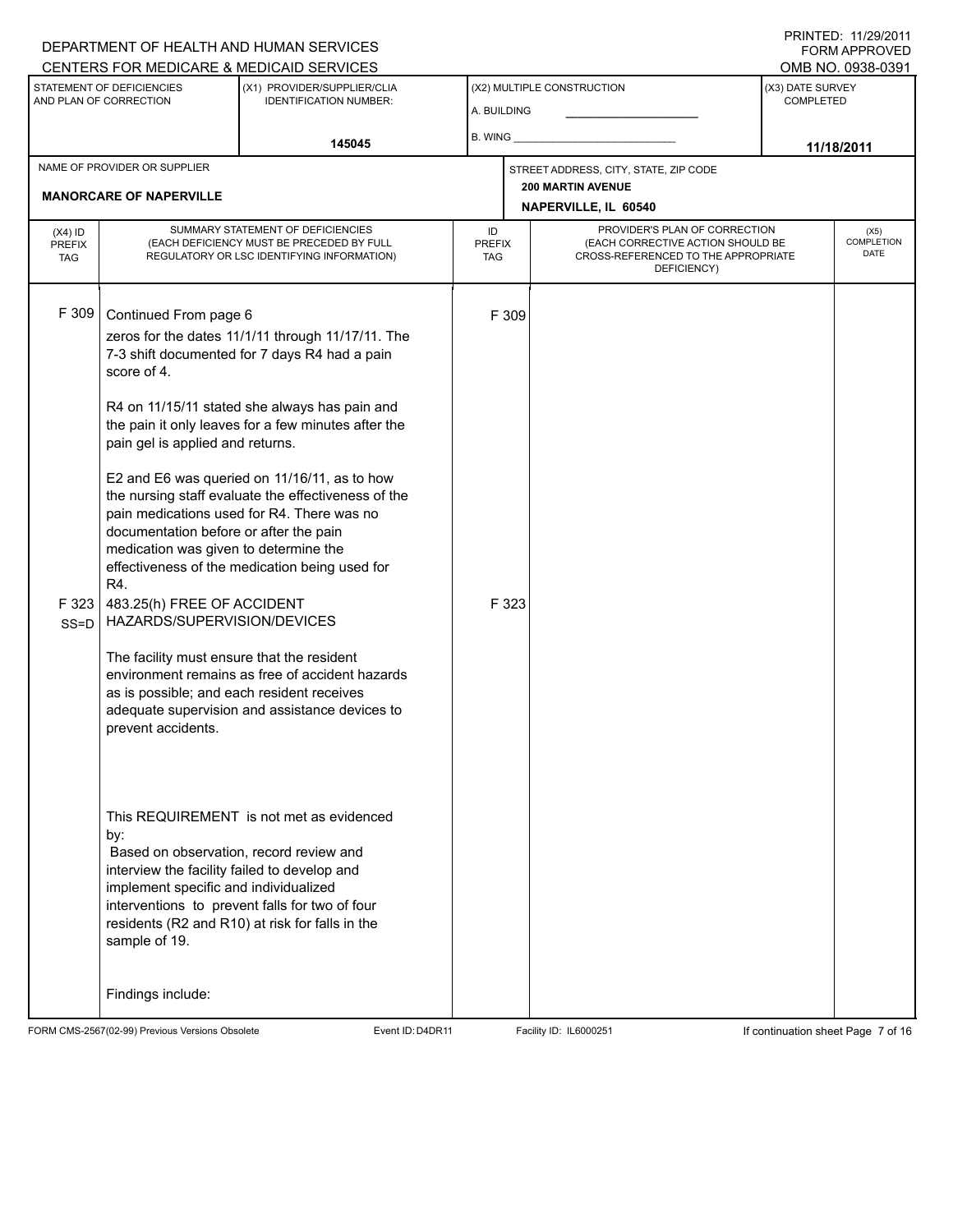# A. BUILDING (X1) PROVIDER/SUPPLIER/CLIA IDENTIFICATION NUMBER: STATEMENT OF DEFICIENCIES AND PLAN OF CORRECTION (X3) DATE SURVEY COMPLETED FORM APPROVED (X2) MULTIPLE CONSTRUCTION B. WING CENTERS FOR MEDICARE & MEDICAID SERVICES OMB NO. 0938-0391 **145045 11/18/2011 NAPERVILLE, IL 60540** NAME OF PROVIDER OR SUPPLIER STREET ADDRESS, CITY, STATE, ZIP CODE **MANORCARE OF NAPERVILLE 200 MARTIN AVENUE** PROVIDER'S PLAN OF CORRECTION (EACH CORRECTIVE ACTION SHOULD BE CROSS-REFERENCED TO THE APPROPRIATE DEFICIENCY) (X5) **COMPLETION** DATE ID PREFIX TAG (X4) ID PREFIX TAG SUMMARY STATEMENT OF DEFICIENCIES (EACH DEFICIENCY MUST BE PRECEDED BY FULL REGULATORY OR LSC IDENTIFYING INFORMATION) F 323 Continued From page 7 F 323 On 11/15/11 at Noon, R10 was in his bed at the edge. R10's family was at his bed side and stated, R10 fell twice while in the facility. The only thing that saved R10 was his helmet when he fell to the ground on 11/3/11. The facility had two documented incidents for R10 11/3/11 and 11/8/11. The incident dated 11/3/11 7:30 pm, documents (E9) Nurse found R10 on the floor in his room. The incident investigation report indicates ( E10) Certified Nurse Aide (CNA) transferred E10 using the total mechanical lift by her self In the process, E10 failed to connect the sling to the lift hooks. R10 fell three feet down to the floor from the sling while lifting him from his chair with the mechanical lift. On 11/17/11 at 1:30 pm, E10 states she usually transfers R10 by herself with the total mechanical lift, but now she knows she has to have two staff present when transferring with mechanical lift. E10 also stated R10's family some times assists with the transfer of R10. On 11/3/11, R10's family was also present, but she was on the other side of the bed. E10 states, she did not connect the sling properly to the lift hooks which resulted in R10 sliding from the sling head down to the floor. The facility sent R10 to the Hospital on 11/3/11 and R10 returned to the facility on 11/4/11 at 2:00

FORM CMS-2567(02-99) Previous Versions Obsolete 
Event ID:D4DR11 Facility ID: IL6000251 If continuation sheet Page 8 of 16

DEPARTMENT OF HEALTH AND HUMAN SERVICES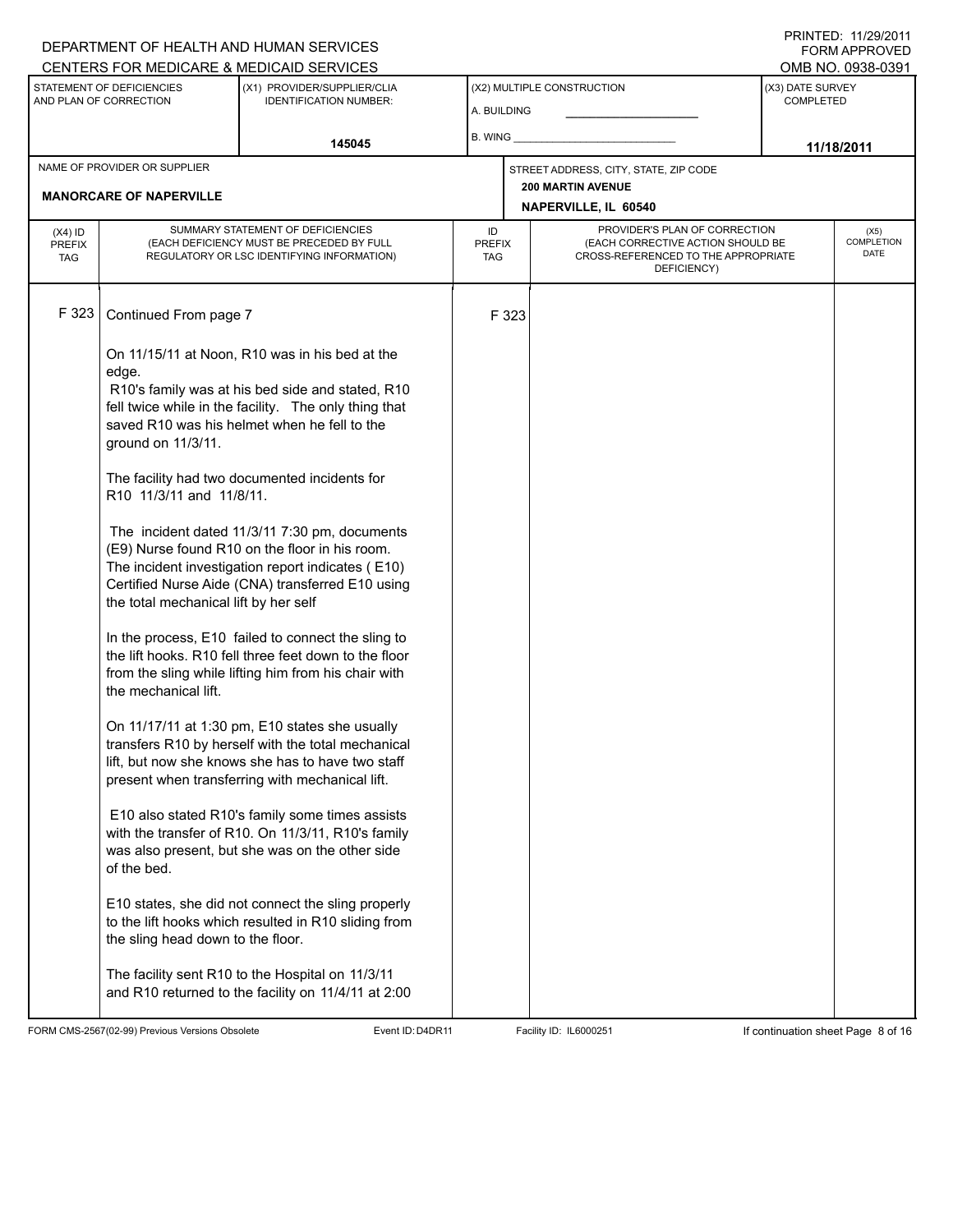# A. BUILDING (X1) PROVIDER/SUPPLIER/CLIA IDENTIFICATION NUMBER: STATEMENT OF DEFICIENCIES AND PLAN OF CORRECTION (X3) DATE SURVEY COMPLETED FORM APPROVED (X2) MULTIPLE CONSTRUCTION B. WING DEPARTMENT OF HEALTH AND HUMAN SERVICES CENTERS FOR MEDICARE & MEDICAID SERVICES OMB NO. 0938-0391 **145045 11/18/2011 NAPERVILLE, IL 60540** NAME OF PROVIDER OR SUPPLIER STREET ADDRESS, CITY, STATE, ZIP CODE **MANORCARE OF NAPERVILLE 200 MARTIN AVENUE** PROVIDER'S PLAN OF CORRECTION (EACH CORRECTIVE ACTION SHOULD BE CROSS-REFERENCED TO THE APPROPRIATE DEFICIENCY) (X5) **COMPLETION** DATE ID PREFIX TAG (X4) ID PREFIX TAG SUMMARY STATEMENT OF DEFICIENCIES (EACH DEFICIENCY MUST BE PRECEDED BY FULL REGULATORY OR LSC IDENTIFYING INFORMATION) F 323 Continued From page 8 F 323 am. R10's clinical records did not indicate the 11/3/11 fall occurred when E10 transferred R10 with a mechanical lift by herself. R10's plan of care for falls dated 9/29/11, which was updated on 11/4/11, did not specify how many staff are required to transfer R10 with the total mechanical lift or what type of sling R10 is to use. R10's nurses notes indicate R10 fell from his bed to the floor and sustained abrasions to his face at the Craniotomy site. The facility failed to transfer safely and monitor R10 to prevent him from falling. 2 ) A facility incident report of 11/07/11 notes R2 was found on the floor of his room at 10:00 AM. R2 was noted to have a laceration of the occipital region of the head, (back of the head). R2 was transferred to the hospital where he received sutures. R2 was admitted for further treatment and was found to have a urinary tract infection. The final report of the facility's investigation of 11/07/11 completed by E1 (administrator) documented that R2 attempted to stand up to move back in his chair and fell. The investigation concluded that " it is likely that the patient failed to lock his wheelchair prior to attempting to stand. Upon return to the facility the patient's careplan will be revised." R2's careplan dated 11/02/11 (prior to his fall)

FORM CMS-2567(02-99) Previous Versions Obsolete Event ID:D4DR11 Facility ID: IL6000251 If continuation sheet Page 9 of 16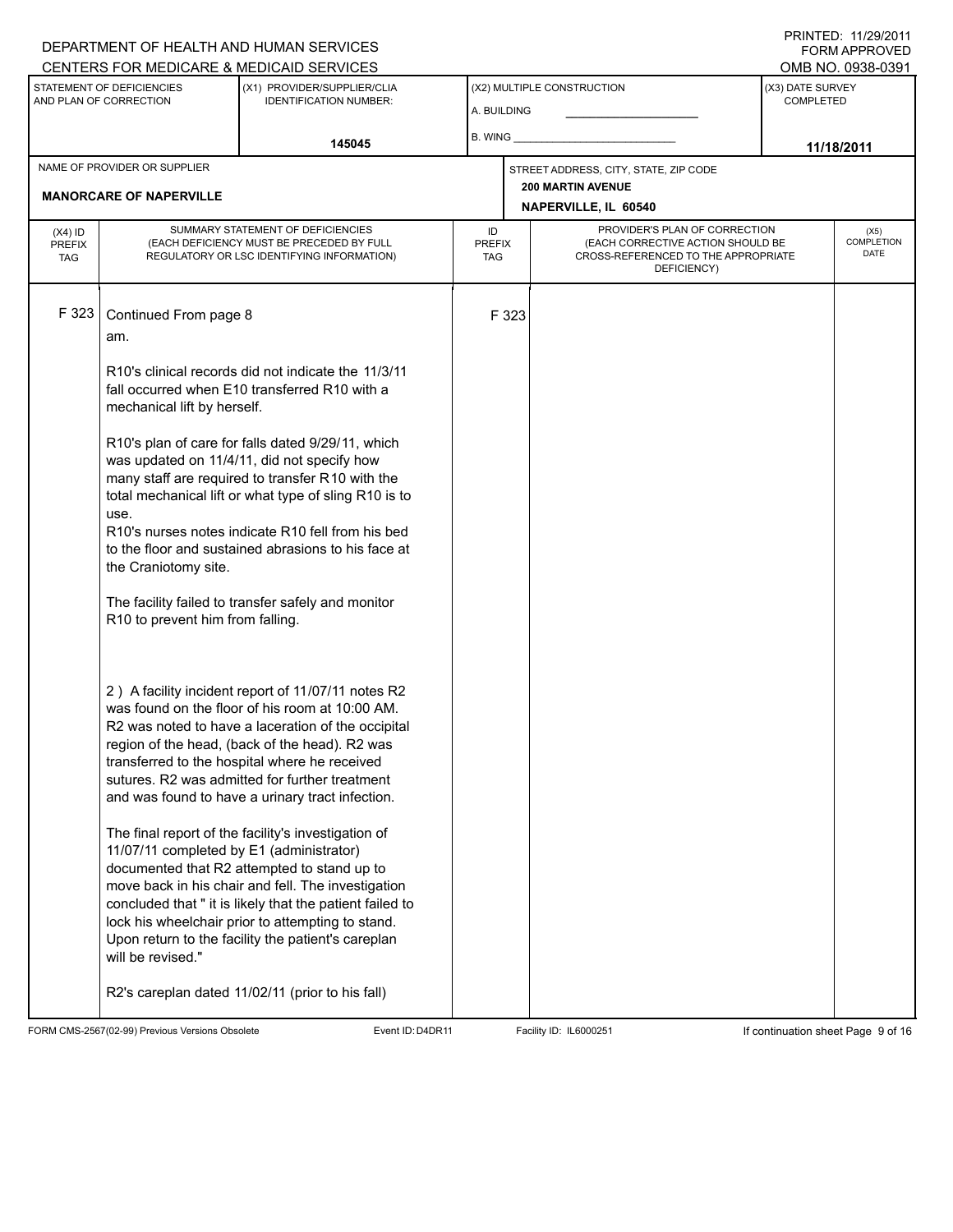#### A. BUILDING (X1) PROVIDER/SUPPLIER/CLIA IDENTIFICATION NUMBER: STATEMENT OF DEFICIENCIES AND PLAN OF CORRECTION (X3) DATE SURVEY COMPLETED FORM APPROVED (X2) MULTIPLE CONSTRUCTION B. WING CENTERS FOR MEDICARE & MEDICAID SERVICES OMB NO. 0938-0391 **145045 11/18/2011 NAPERVILLE, IL 60540** NAME OF PROVIDER OR SUPPLIER STREET ADDRESS, CITY, STATE, ZIP CODE **MANORCARE OF NAPERVILLE 200 MARTIN AVENUE** PROVIDER'S PLAN OF CORRECTION (EACH CORRECTIVE ACTION SHOULD BE CROSS-REFERENCED TO THE APPROPRIATE DEFICIENCY) (X5) **COMPLETION** DATE ID PREFIX TAG (X4) ID PREFIX TAG SUMMARY STATEMENT OF DEFICIENCIES (EACH DEFICIENCY MUST BE PRECEDED BY FULL REGULATORY OR LSC IDENTIFYING INFORMATION) F 323 Continued From page 9 F 323 notes R2 was a fall risk due to the use of psychotropic medications, impaired balance/poor coordination, unsteady gait, syncope/vertigo. R2's careplan of 11/13/11 (after his return from the hospital) contained the same information as the careplan he had prior to his fall. E2, DON (Director of nursing) was asked on 11/17/11 if the facility made any changes to R2's careplan upon his readmission. E2 stated R2 probably fell because he had a urinary tract infection and no revisions to the careplan have been implemented at this time. F 328 SS=E NEEDS 483.25(k) TREATMENT/CARE FOR SPECIAL The facility must ensure that residents receive proper treatment and care for the following special services: Injections; Parenteral and enteral fluids; Colostomy, ureterostomy, or ileostomy care; Tracheostomy care; Tracheal suctioning; Respiratory care; Foot care; and Prostheses. This REQUIREMENT is not met as evidenced by: F 328 Based on observation, record review and facility staff interview the facility failed to follow their procedure for monitoring the Peripherally inserted Central Catheter (PICC) lines to prevent complications and reduce risk such as catheter migration.

FORM CMS-2567(02-99) Previous Versions Obsolete **Event ID:D4DR11** Facility ID: IL6000251 If continuation sheet Page 10 of 16

DEPARTMENT OF HEALTH AND HUMAN SERVICES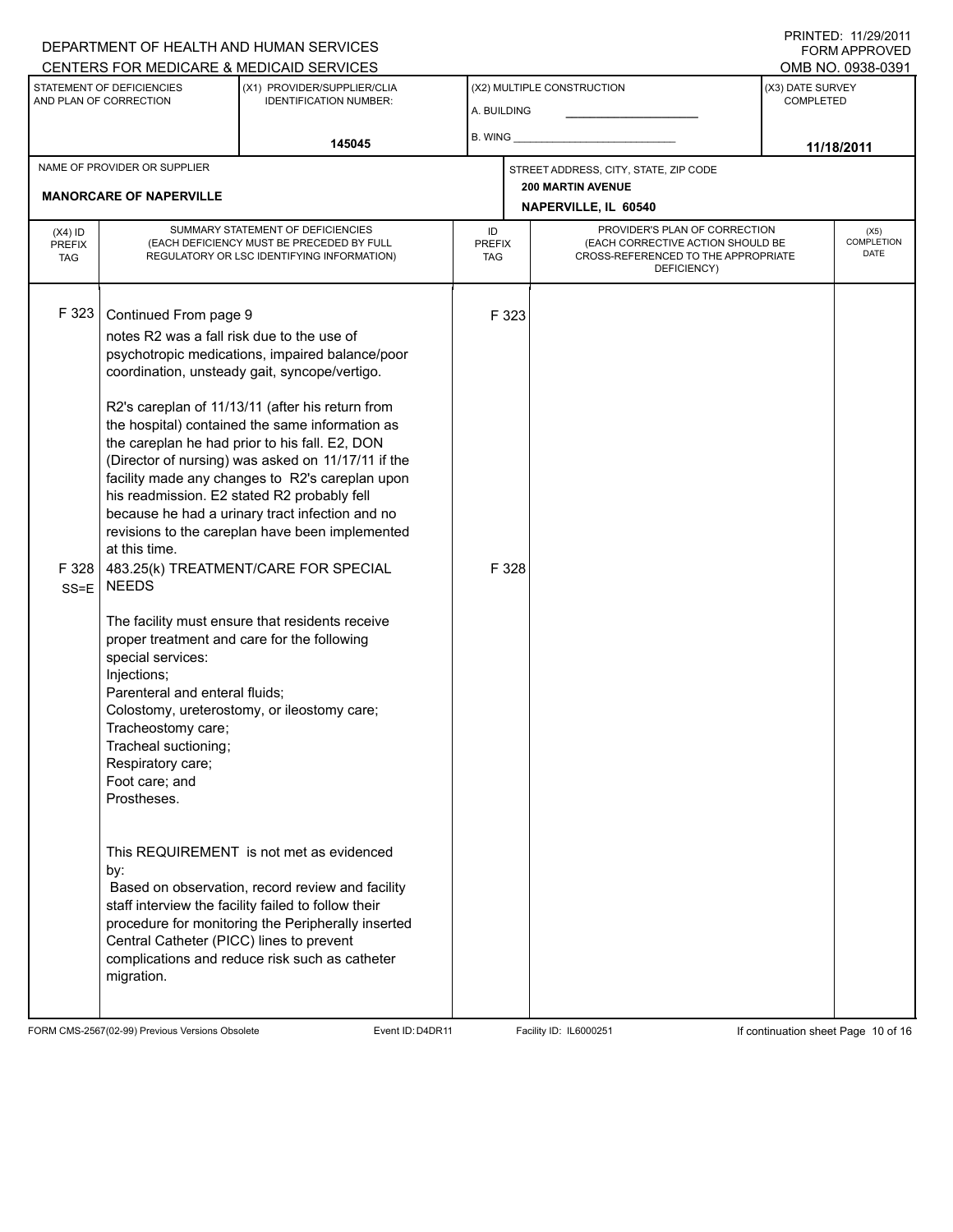# DEPARTMENT OF HEALTH AND HUMAN SERVICES CENTERS FOR MEDICARE & MEDICAID SERVICES

PRINTED: 11/29/2011 FORM APPROVED<br>OMB NO. 0938-0391

|                                                                |                                                                                                                                                                                                                                                                                                                                                                                                                                                                                                                                                                                                                                                                                                                                                                                                                                                                                                                                                                                                                                                                                                                                                                                                                                                                                                                                                                                                                                                                                                      | <u>UENTERS FUR MEDIUARE &amp; MEDIUAID SERVIUES</u>          |    |                                                                                                                                                         |                             |                                      | UMD INU. UYJO-UJY I |  |
|----------------------------------------------------------------|------------------------------------------------------------------------------------------------------------------------------------------------------------------------------------------------------------------------------------------------------------------------------------------------------------------------------------------------------------------------------------------------------------------------------------------------------------------------------------------------------------------------------------------------------------------------------------------------------------------------------------------------------------------------------------------------------------------------------------------------------------------------------------------------------------------------------------------------------------------------------------------------------------------------------------------------------------------------------------------------------------------------------------------------------------------------------------------------------------------------------------------------------------------------------------------------------------------------------------------------------------------------------------------------------------------------------------------------------------------------------------------------------------------------------------------------------------------------------------------------------|--------------------------------------------------------------|----|---------------------------------------------------------------------------------------------------------------------------------------------------------|-----------------------------|--------------------------------------|---------------------|--|
| STATEMENT OF DEFICIENCIES<br>AND PLAN OF CORRECTION            |                                                                                                                                                                                                                                                                                                                                                                                                                                                                                                                                                                                                                                                                                                                                                                                                                                                                                                                                                                                                                                                                                                                                                                                                                                                                                                                                                                                                                                                                                                      | (X1) PROVIDER/SUPPLIER/CLIA<br><b>IDENTIFICATION NUMBER:</b> |    | (X2) MULTIPLE CONSTRUCTION<br>A. BUILDING                                                                                                               |                             | (X3) DATE SURVEY<br><b>COMPLETED</b> |                     |  |
|                                                                |                                                                                                                                                                                                                                                                                                                                                                                                                                                                                                                                                                                                                                                                                                                                                                                                                                                                                                                                                                                                                                                                                                                                                                                                                                                                                                                                                                                                                                                                                                      | 145045                                                       |    | B. WING _______                                                                                                                                         |                             | 11/18/2011                           |                     |  |
| NAME OF PROVIDER OR SUPPLIER<br><b>MANORCARE OF NAPERVILLE</b> |                                                                                                                                                                                                                                                                                                                                                                                                                                                                                                                                                                                                                                                                                                                                                                                                                                                                                                                                                                                                                                                                                                                                                                                                                                                                                                                                                                                                                                                                                                      |                                                              |    | STREET ADDRESS, CITY, STATE, ZIP CODE<br><b>200 MARTIN AVENUE</b>                                                                                       |                             |                                      |                     |  |
|                                                                |                                                                                                                                                                                                                                                                                                                                                                                                                                                                                                                                                                                                                                                                                                                                                                                                                                                                                                                                                                                                                                                                                                                                                                                                                                                                                                                                                                                                                                                                                                      |                                                              |    |                                                                                                                                                         | <b>NAPERVILLE, IL 60540</b> |                                      |                     |  |
| $(X4)$ ID<br><b>PREFIX</b><br><b>TAG</b>                       | SUMMARY STATEMENT OF DEFICIENCIES<br>(EACH DEFICIENCY MUST BE PRECEDED BY FULL<br>REGULATORY OR LSC IDENTIFYING INFORMATION)                                                                                                                                                                                                                                                                                                                                                                                                                                                                                                                                                                                                                                                                                                                                                                                                                                                                                                                                                                                                                                                                                                                                                                                                                                                                                                                                                                         |                                                              | ID | PROVIDER'S PLAN OF CORRECTION<br>(EACH CORRECTIVE ACTION SHOULD BE<br><b>PREFIX</b><br>CROSS-REFERENCED TO THE APPROPRIATE<br><b>TAG</b><br>DEFICIENCY) |                             | (X5)<br><b>COMPLETION</b><br>DATE    |                     |  |
| F 328                                                          | Continued From page 10<br>This is for 2 of 19 sampled residents (R1 and<br>R18) and 7 residents in the supplemental sample<br>(R20, R21, R22, R23, R24, R25 and R26) who<br>have PICC lines inserted.<br>Findings include:<br>R1 was readmitted to the facility with a right upper<br>arm PICC line on 8/23/11. R1 was observed on<br>11/15/11 seated in a wheelchair wearing a<br>bandage to the right lower arm. R1's right hand<br>was edematous<br>R1 stated her arm was swollen from the IV<br>(intravenous) tube that was in her right arm.<br>R1 pointed to the right arm and said it was now in<br>the left arm. R1 said the PICC caused the arm to<br>be like this. R1 was observed to have a PICC line<br>in the left arm.<br>There was no supporting documentation provided<br>to show how the facility was monitoring,<br>(measuring the circumference of R1's arm or<br>measuring the length of the external catheter) to<br>assess risk and complications of the catheter.<br>Interview with E2 showed the facility did not<br>document the<br>measurements of R1's right arm.<br>Review of R1's nurses notes documents R1's had<br>a PICC line in the right arm. On 10/29/11 at 19:50<br>, Right arm PICCcomplain of right arm pain,<br>pain med's given. On 10/30/11 at 14:50 right<br>upper arm noted to be swollen, reddish and warm<br>to touch, painful especially when moving the<br>arm10/30/11 at 19;08 TPN (total parenteral<br>nutrition) infusingright arm, no intolerance |                                                              |    | F 328                                                                                                                                                   |                             |                                      |                     |  |

FORM CMS-2567(02-99) Previous Versions Obsolete Event ID:D4DR11 Facility ID: IL6000251 If continuation sheet Page 11 of 16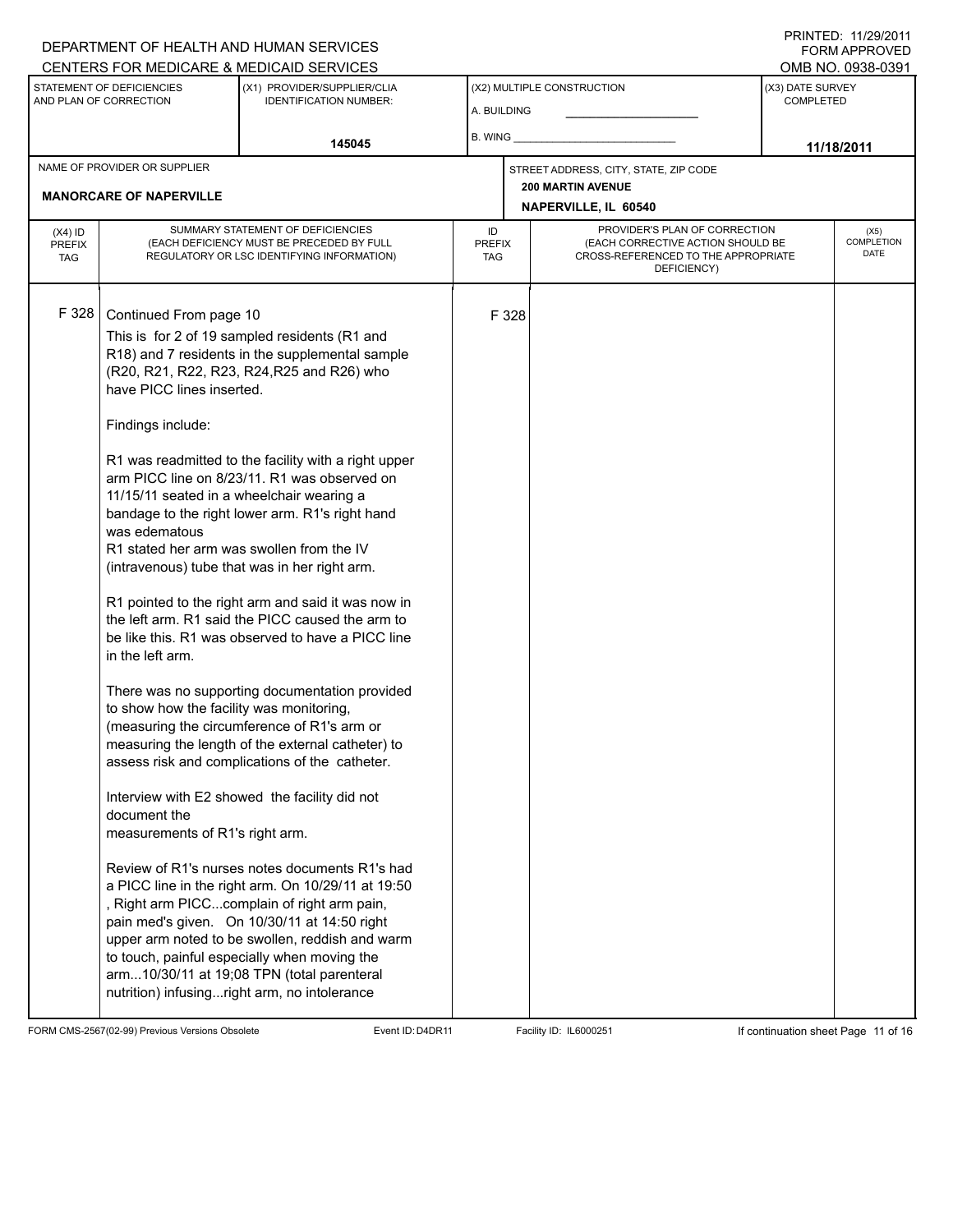#### A. BUILDING (X1) PROVIDER/SUPPLIER/CLIA IDENTIFICATION NUMBER: STATEMENT OF DEFICIENCIES AND PLAN OF CORRECTION (X3) DATE SURVEY COMPLETED FORM APPROVED (X2) MULTIPLE CONSTRUCTION B. WING DEPARTMENT OF HEALTH AND HUMAN SERVICES CENTERS FOR MEDICARE & MEDICAID SERVICES OMB NO. 0938-0391 **145045 11/18/2011 NAPERVILLE, IL 60540** NAME OF PROVIDER OR SUPPLIER STREET ADDRESS, CITY, STATE, ZIP CODE **MANORCARE OF NAPERVILLE 200 MARTIN AVENUE** PROVIDER'S PLAN OF CORRECTION (EACH CORRECTIVE ACTION SHOULD BE CROSS-REFERENCED TO THE APPROPRIATE DEFICIENCY) (X5) **COMPLETION** DATE ID PREFIX TAG (X4) ID PREFIX TAG SUMMARY STATEMENT OF DEFICIENCIES (EACH DEFICIENCY MUST BE PRECEDED BY FULL REGULATORY OR LSC IDENTIFYING INFORMATION) F 328 Continued From page 11 F 328 noted, no swelling , still complain of pain on right upper arm. The 10/31/2011 at 08:45 note states: complaining of severe pain in right upper extremity where PICC line is placed, area is swollen and warm to touch R1's right PICC line was discontinued and a new PICC line was inserted in the left arm on 11/1/11. Review of the Peripheral Inserted Central Catheter policy and Procedure for the management of PICC lines directs the nursing staff to follow specific guidelines. One of the guidelines instructs the staff to take and document external catheter measurements every dressing change (measure mid upper arm circumference and measure external catheter centimeters PICC line). Interview with E2 stated the measurements for the PICC line are to be recorded on the medication administration record. There were no measurements recorded for R1. The administration/parenteral nutrition record for R1 shows the facility was not taking and recording the measurements of R1's upper arm or the external catheter length during dressing change . The facility did not establish a baseline for the length of the external catheter upon admission. Interviews with E1 (administrator) and discussion with E2 (director of nurses) on 11/15/11 indicated the facility is not following the procedure for measuring upper arm circumference or

FORM CMS-2567(02-99) Previous Versions Obsolete **Event ID:D4DR11** Facility ID: IL6000251 If continuation sheet Page 12 of 16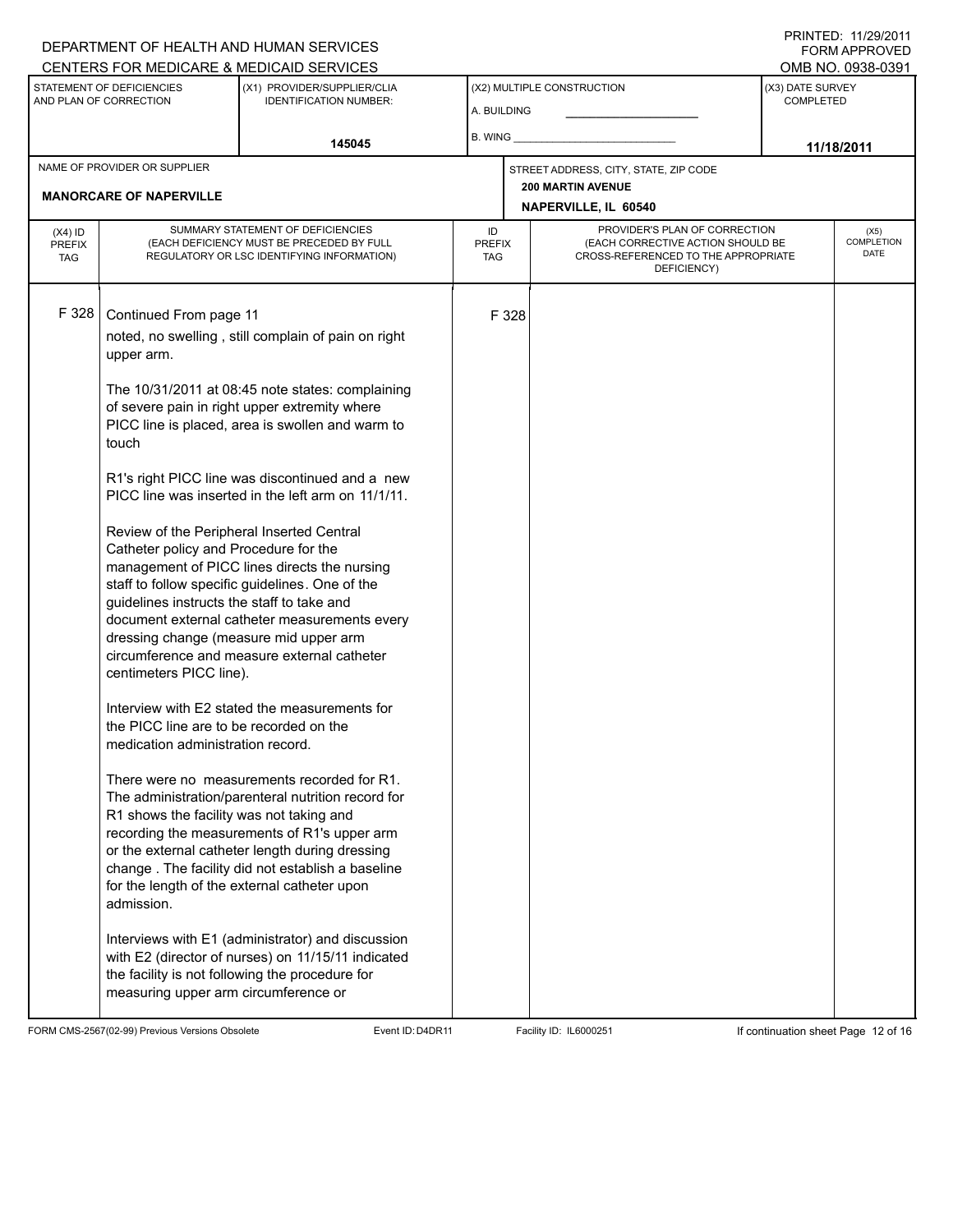#### A. BUILDING (X1) PROVIDER/SUPPLIER/CLIA IDENTIFICATION NUMBER: STATEMENT OF DEFICIENCIES AND PLAN OF CORRECTION (X3) DATE SURVEY COMPLETED (X2) MULTIPLE CONSTRUCTION B. WING CENTERS FOR MEDICARE & MEDICAID SERVICES OMB NO. 0938-0391 **145045 11/18/2011 NAPERVILLE, IL 60540** NAME OF PROVIDER OR SUPPLIER STREET ADDRESS, CITY, STATE, ZIP CODE **MANORCARE OF NAPERVILLE 200 MARTIN AVENUE** PROVIDER'S PLAN OF CORRECTION (EACH CORRECTIVE ACTION SHOULD BE CROSS-REFERENCED TO THE APPROPRIATE DEFICIENCY) (X5) **COMPLETION** DATE ID PREFIX TAG (X4) ID PREFIX TAG SUMMARY STATEMENT OF DEFICIENCIES (EACH DEFICIENCY MUST BE PRECEDED BY FULL REGULATORY OR LSC IDENTIFYING INFORMATION) F 328 Continued From page 12 F 328 measuring the external catheter length for migration for residents who use PICC lines. The administration/parenteral records for seven residents in the facility who have PICC lines inserted were reviewed with E2. The review showed there were no measurements recorded for any of these residents, R20, R21, R22, R23, R24, R25 and R26. E2 stated on 11/16/11, the facility will inservice the nursing staff and follow the procedure as per facility protocol. None of the resident's care plans have addressed the measurements of upper arm and external catheter length of the catheter. R18's closed record indicates he was admitted from the hospital on 9/30/11 with an order for vancomycin through a PICC line. The Parenteral Nutrition Administration Record dated 9/30/11 has a location where the measurement of the external CM PICC should be recorded. This record is blank, there was no measurement recorded in the record. F 333 SS=D 483.25(m)(2) RESIDENTS FREE OF SIGNIFICANT MED ERRORS The facility must ensure that residents are free of any significant medication errors. This REQUIREMENT is not met as evidenced by: F 333 Based on record review and interview the facility failed to ensure a significant medication error did not occur for (R5), 1 of 19 sampled residents Findings include:

FORM CMS-2567(02-99) Previous Versions Obsolete **Event ID:D4DR11** Facility ID: IL6000251 If continuation sheet Page 13 of 16

DEPARTMENT OF HEALTH AND HUMAN SERVICES

PRINTED: 11/29/2011 FORM APPROVED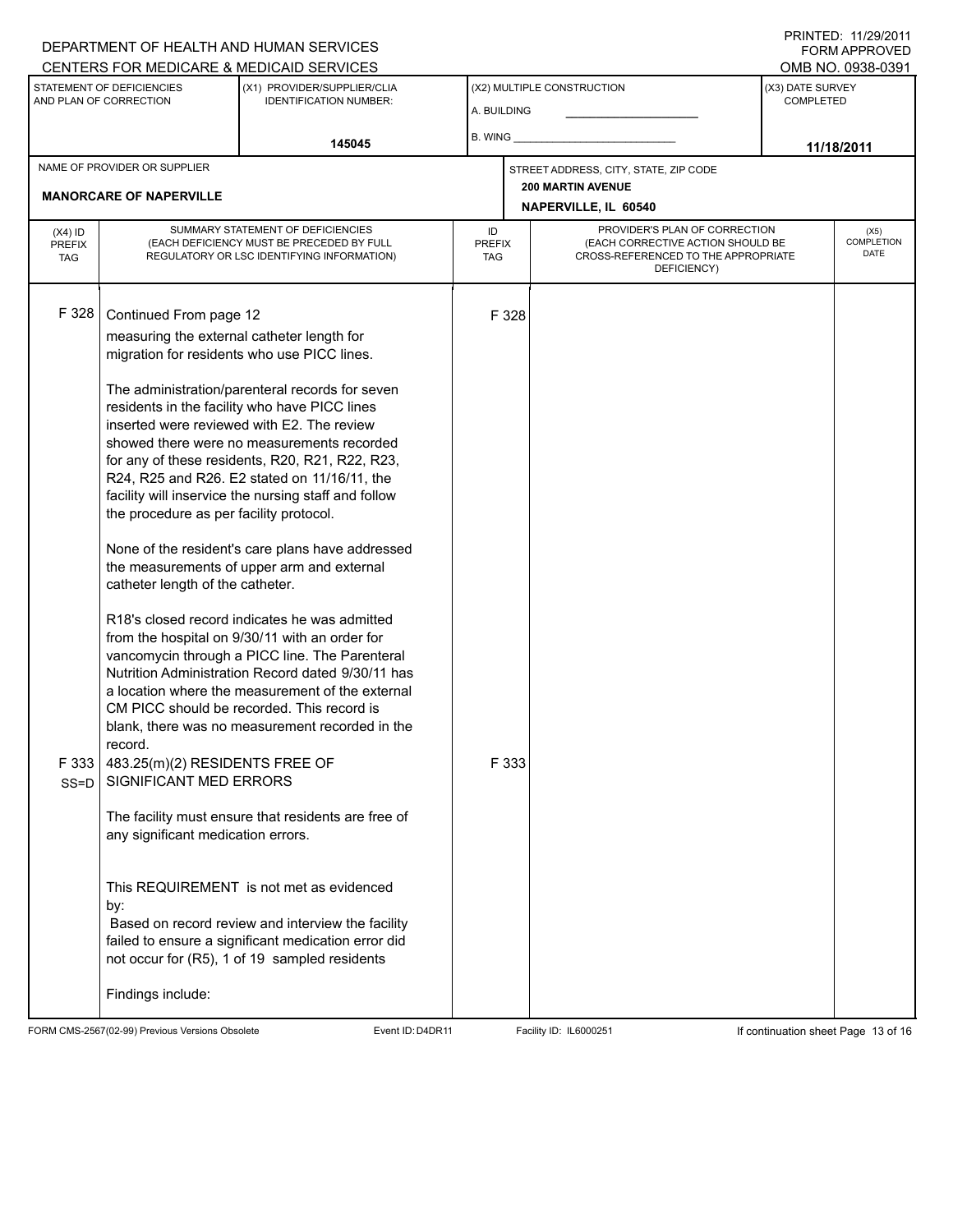#### A. BUILDING (X1) PROVIDER/SUPPLIER/CLIA IDENTIFICATION NUMBER: STATEMENT OF DEFICIENCIES AND PLAN OF CORRECTION (X3) DATE SURVEY COMPLETED FORM APPROVED (X2) MULTIPLE CONSTRUCTION B. WING DEPARTMENT OF HEALTH AND HUMAN SERVICES CENTERS FOR MEDICARE & MEDICAID SERVICES **And CENTERS FOR MEDICAL ACCESS** OMB NO. 0938-0391 **145045 11/18/2011 NAPERVILLE, IL 60540** NAME OF PROVIDER OR SUPPLIER STREET ADDRESS, CITY, STATE, ZIP CODE **MANORCARE OF NAPERVILLE 200 MARTIN AVENUE** PROVIDER'S PLAN OF CORRECTION (EACH CORRECTIVE ACTION SHOULD BE CROSS-REFERENCED TO THE APPROPRIATE DEFICIENCY) (X5) **COMPLETION** DATE ID PREFIX TAG (X4) ID PREFIX TAG SUMMARY STATEMENT OF DEFICIENCIES (EACH DEFICIENCY MUST BE PRECEDED BY FULL REGULATORY OR LSC IDENTIFYING INFORMATION) F 333 Continued From page 13 F 333 According to the medical record R5 is an 85 year old alert and oriented female who was admitted to the facility on 10/28/11. R5's diagnoses include Hypertension, Peripheral Vascular Disease, Osteoporosis and aftercare following surgery for a fracture of the vertebrae from a recent fall. R5 was first observed alone in her room on 11/15/11, at approximately 11:00 AM., R5 was sitting stiffly in a chair and appeared to be uncomfortable. R5 was asked if she was in pain. R5 stated she always has pain when she moves. On 11/16/11, R5's pain medications were reviewed in the medication administration record (MAR) and the current orders included: Fentanyl 25 mcg. (micrograms), 1 patch topically every 72 hours and Norco 7.5 mg. (milligrams) / 325mg. 1 tab by mouth every 4 hours as needed for pain. On 11/14/11, R5 was seen by Z1(physician). Z1 documented R5's pain was a 6 out 10 in severity. Z1 wrote an order to increase R5's Fentanyl patch to 50 mcg. every 72 hours. However, when the chart was reviewed on 11/16/11, the physician's order had not been signed off by the nurse. E7, RN (Registered Nurse) was made aware of the order at approximately 1:00 PM on 11/16/11. Upon review of the MAR on 11/17/11 it was noted the Fentanyl patch was initiated the morning, of 11/17/11. E7 verbally confirmed on 11/17/11 that the medication was not started until the morning of 11/17/11. F 498 SS=D 483.75(f) NURSE AIDE DEMONSTRATE COMPETENCY/CARE NEEDS The facility must ensure that nurse aides are able F 498

FORM CMS-2567(02-99) Previous Versions Obsolete **Event ID:D4DR11** Facility ID: IL6000251 If continuation sheet Page 14 of 16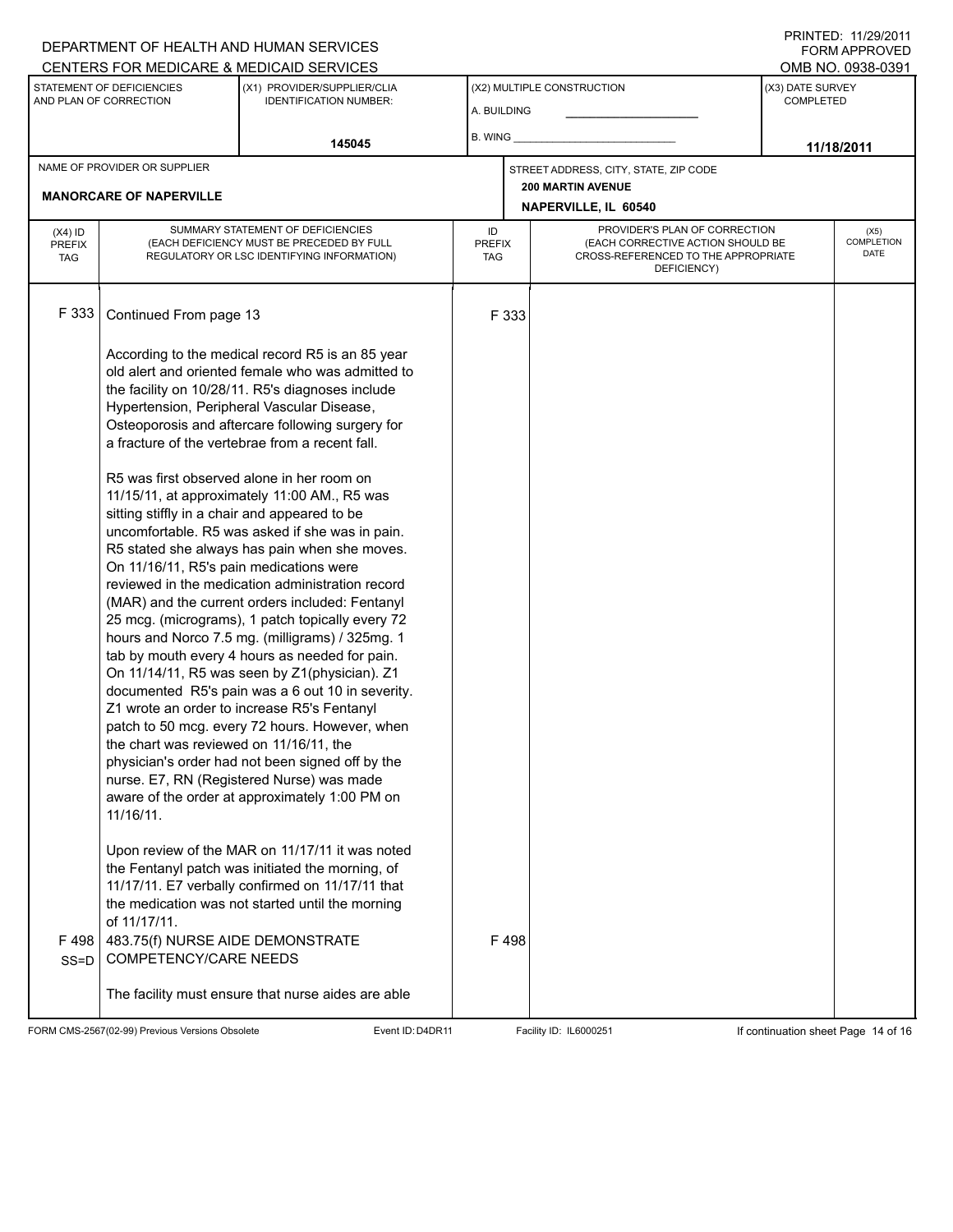# A. BUILDING (X1) PROVIDER/SUPPLIER/CLIA IDENTIFICATION NUMBER: STATEMENT OF DEFICIENCIES AND PLAN OF CORRECTION (X3) DATE SURVEY COMPLETED FORM APPROVED (X2) MULTIPLE CONSTRUCTION B. WING CENTERS FOR MEDICARE & MEDICAID SERVICES OMB NO. 0938-0391 **145045 11/18/2011 NAPERVILLE, IL 60540** NAME OF PROVIDER OR SUPPLIER STREET ADDRESS, CITY, STATE, ZIP CODE **MANORCARE OF NAPERVILLE 200 MARTIN AVENUE** PROVIDER'S PLAN OF CORRECTION (EACH CORRECTIVE ACTION SHOULD BE CROSS-REFERENCED TO THE APPROPRIATE DEFICIENCY) (X5) **COMPLETION** DATE ID PREFIX TAG (X4) ID PREFIX TAG SUMMARY STATEMENT OF DEFICIENCIES (EACH DEFICIENCY MUST BE PRECEDED BY FULL REGULATORY OR LSC IDENTIFYING INFORMATION) F 498 Continued From page 14 F 498 to demonstrate competency in skills and techniques necessary to care for residents' needs, as identified through resident assessments, and described in the plan of care. This REQUIREMENT is not met as evidenced by: Based on record review and interview the facility failed to ensure the Certified Nurse Aide (CNA), E10 transferred R10 safely. This is for one of one residents in the sample of 19 residents who was transferred with a total mechanical lift. Findings include: The facility documents an incident involving E10 transferring R10 with a total mechanical lift on 11/3/11 at 7:30 pm. E9, the Nurse found R10 on the floor in his room. The incident investigation report indicated E10, Certified Nurse Aide (CNA) transferred R10 using a total mechanical lift by her self. In the process, E10 failed to connect the sling to the lift hooks. R10 fell three feet down to the floor from the sling while being lifted from his chair with the mechanical lift. On 11/17/11 at 1:30 pm, E10 states she usually transfers R10 by her self with the total mechanical lift, but she knows she has to have two staff present when transferring with a mechanical lift. E10 states R10's family some times assists her to transfer R10. On 11/3/11, R10's family was

FORM CMS-2567(02-99) Previous Versions Obsolete **Event ID:D4DR11** Facility ID: IL6000251 If continuation sheet Page 15 of 16

DEPARTMENT OF HEALTH AND HUMAN SERVICES